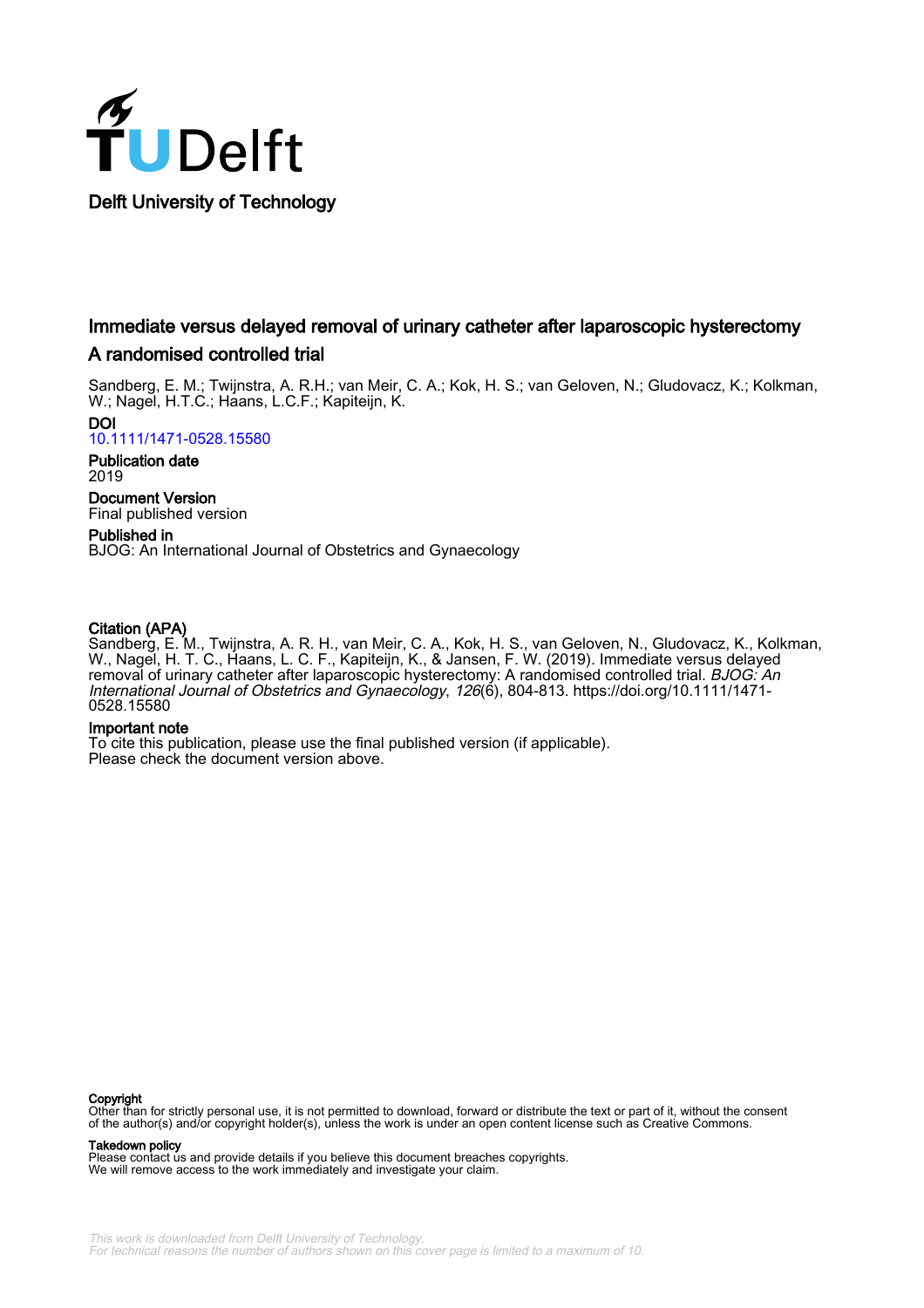

DOI: 10.1111/1471-0528.15580 www.bjog.org

Randomised controlled trials

# Immediate versus delayed removal of urinary catheter after laparoscopic hysterectomy: a randomised controlled trial

 $EM$  Sandberg,<sup>a</sup> ARH Twiinstra,<sup>a</sup> CA van Meir,<sup>b</sup> HS Kok,<sup>c</sup> N van Geloven,<sup>d</sup> K Gludovacz,<sup>c</sup> W Kolkman,<sup>e</sup> HTC Nagel,<sup>f</sup> LCF Haans,<sup>f</sup> K Kapiteijn,<sup>g</sup> FW Jansen<sup>a,h</sup>

<sup>a</sup> Department of Gynaecology, Leids Universitair Medisch Centrum, Leiden, the Netherlands <sup>b</sup> Department of Gynaecology, Groene Hart Ziekenhuis, Gouda, the Netherlands <sup>c</sup> Departement of Gynaecology, Alrijne Ziekenhuis, Leiden/Leiderdorp, the Netherlands <sup>d</sup> Department of Biomedical Data Sciences, Section Medical Statistics, Leids Universitair Medisch Centrum, Leiden, the Netherlands e Department of Gynaecology, HagaZiekenhuis, The Hague, the Netherlands <sup>f</sup> Department of Gynaecology, Haaglanden Medisch Centrum, The Hague, the Netherlands <sup>g</sup> Department of Gynaecology, Reinier de Graaf Gasthuis, Delft, the Netherlands <sup>h</sup> Department of Biomechanical Engineering, Delft University of Technology, Delft, the Netherlands

Correspondence: EM Sandberg, Department of Gynaecology, Section Minimally Invasive Surgery, Leiden University Medical Centre, PO Box 9600, 2300 RC Leiden, the Netherlands. Email: [e.m.sandberg@lumc.nl](mailto:)

Accepted 13 November 2018. Published Online 1 March 2019.

Objective To evaluate if immediate catheter removal (ICR) after laparoscopic hysterectomy is associated with similar retention outcomes compared with delayed removal (DCR).

Study design Non-inferiority randomised controlled trial.

Population Women undergoing laparoscopic hysterectomy in six hospitals in the Netherlands.

Methods Women were randomised to ICR or DCR (between 18 and 24 hours after surgery).

Primary outcome The inability to void within 6 hours after catheter removal.

Results One hundred and fifty-five women were randomised to ICR ( $n = 74$ ) and DCR ( $n = 81$ ). The intention-to-treat and per-protocol analysis could not demonstrate the noninferiority of ICR: ten women with ICR could not urinate spontaneously within 6 hours compared with none in the delayed group (risk difference 13.5%, 5.6–24.8,  $P = 0.88$ ). However, seven of these women could void spontaneously within 9 hours without additional intervention. Regarding the secondary outcomes, eight women from the delayed group

requested earlier catheter removal because of complaints (9.9%). Three women with ICR (4.1%) had a urinary tract infection postoperatively versus eight with DCR (9.9%, risk difference  $-5.8\%$ ,  $-15.1$  to 3.5,  $P = 0.215$ ). Women with ICR mobilised significantly earlier (5.7 hours, 0.8–23.3 versus 21.0 hours, 1.4–29.9;  $P \leq 0.001$ ).

Conclusion The non-inferiority of ICR could not be demonstrated in terms of urinary retention 6 hours after procedure. However, 70% of the women with voiding difficulties could void spontaneously within 9 hours after laparoscopic hysterectomy. It is therefore questionable if all observed urinary retention cases were clinically relevant. As a result, the clinical advantages of ICR may still outweigh the risk of bladder retention and it should therefore be considered after uncomplicated laparoscopic hysterectomy.

Keywords Laparoscopic hysterectomy, urinary catheter, urinary retention.

Tweetable abstract The advantages of immediate catheter removal after laparoscopic hysterectomy seem to outweigh the risk of bladder retention.

Please cite this paper as: Sandberg EM, Twijnstra ARH, van Meir CA, Kok HS, van Geloven N, Gludovacz K, Kolkman W, Nagel HTC, Haans LCF, Kapiteijn K, Jansen FW. Immediate versus delayed removal of urinary catheter after laparoscopic hysterectomy: a randomised controlled trial. BJOG 2019; [https://doi.org/10.1111/1471-0528.15580.](https://doi.org/10.1111/1471-0528.15580)

(NCT02742636).

## Introduction

During laparoscopic hysterectomy (LH), it is standard care Trial registration: The trial was registered in clinicalgov.org to place an indwelling catheter to avoid iatrogenic injuries

This is an open access article under the terms of the Creative Commons Attribution-NonCommercial License, which permits use, distribution and reproduction in any medium, provided the original work is properly cited and is not used for commercial purposes.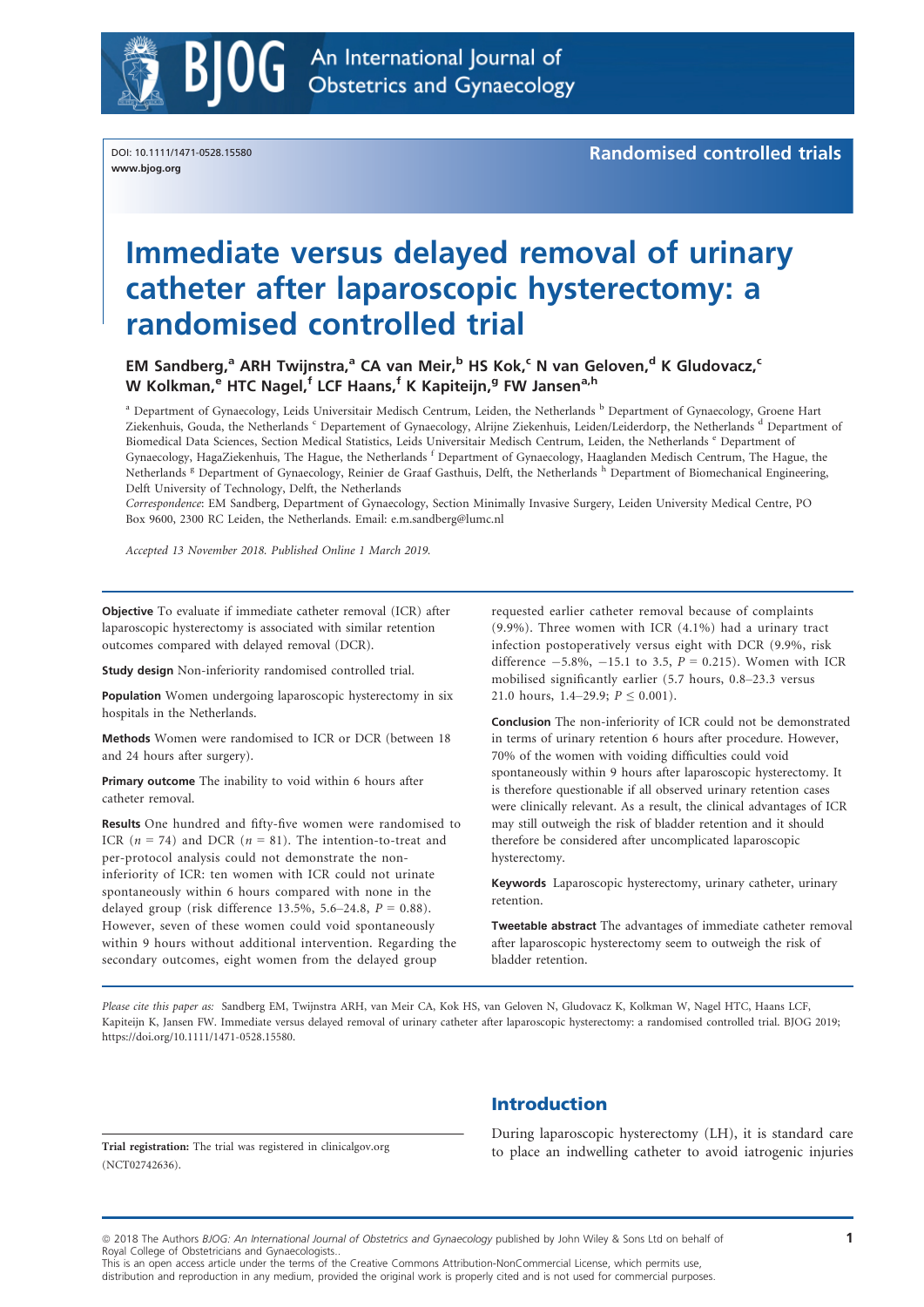of the bladder, monitor urinary output and check for haematuria.<sup>1</sup> However, it remains unclear what the best moment is to remove the catheter after an uncomplicated LH. Most specific guidelines on LH report limited information on this topic.<sup>2</sup> A recent telephone survey to all 89 hospitals in the Netherlands demonstrated that 78% of the hospitals have the policy of leaving the catheter in place until the next morning after  $LH$ .<sup>3</sup> Although no robust scientific support exists for this regimen, the few available studies on this topic all favour direct catheter removal after hysterectomy.4–<sup>6</sup>

The Infectious Diseases Society of America as well as the Cochrane review on this topic recommend not leaving the catheter in place longer than necessary after any type of surgery.<sup>7,8</sup> A prolonged catheterisation is known to be associated with increased risk of urinary tract infection as well as delayed mobilisation and prolonged hospital stay. $4-6$ Additionally, patients have reported that they find the indwelling catheter inconvenient. $9,10$  On the other hand, immediate removal of the catheter after surgery has been associated with higher rates of urinary retention, which can result in re-catheterisation and other morbidities. Specifically for LH, urinary retention rates of 14%–34% have been reported after immediate removal.<sup>4,5</sup>

To fully benefit from the advantages of minimally invasive surgery, all postoperative complications and side effects leading to prolonged recovery should be minimised.<sup>11</sup> As a result, an adequate catheter management can be valuable for patients and their recovery. With this in mind, the aim of our study was to evaluate if immediate catheter removal (ICR) after LH was associated with similar outcomes compared with delayed catheter removal (DCR). As the advantages associated with a reduced catheterisation time are well-known (early mobilisation and reduced risk of urinary tract infection), $9$  we specifically aim to demonstrate that ICR is non-inferior to DCR in terms of risk of urinary retention.

## Material and methods

A multi-centre non-inferiority randomised controlled trial (RCT) was conducted following the CONSORT recommendations.<sup>12</sup> The protocol was approved by the Ethics Committee of Leiden University Medical Centre (LUMC) in Leiden, the Netherlands (P15.382/NL55504.058.15) and the boards of all participating hospitals. The trial was registered in clinicalgov.org (NCT02742636). The study was conducted in LUMC, an academic hospital in the Netherlands, and its five affiliated teaching hospitals (Alrijne Ziekenhuis, Groene Hart Ziekenhuis, Haaglanden Medisch Centrum, HagaZiekenhuis and Reinier de Graaf Gasthuis). There was no patient or public involvement in this study and no core set outcomes were used.

All women undergoing LH for benign indication or lowgrade cervical or endometrial malignancies were asked to participate if fulfilling study criteria. Women had to be older than 18 years and scheduled for LH. Women with concomitant procedures such as prolapse surgery, extensive endometriosis surgery or advanced oncological dissection including nodal dissection, were excluded, as well as those with stress and urge incontinence, or other systemic diseases potentially influencing their ability to void (e.g. multiple sclerosis). Women were counselled by their gynaecologist during an outpatient visit before surgery and were given written information. If, after consideration, they agreed to participate, written informed consent was obtained and they were enrolled in the study. LH was performed according to standard local protocol and under general anaesthesia.

In the operating room, at the end of the surgery, patients were randomised (1:1 ratio) to either ICR or DCR. Women randomised to ICR had their catheter removed directly in the operating room at the end of the procedure, whereas women with DCR had their catheter removed between 18 and 24 hours after surgery (regular treatment in all participating hospitals). If the gynaecologist judged that for any reason prolonged catheterisation was necessary, the women were considered as dropouts.

The randomisation procedure was performed by the operating gynaecologist through an online and secured program called PROMISE ([www.msbi.nl/much](http://www.msbi.nl/much)). The randomisation sequence was computer-generated with variable blocks of two and four, stratified by centre. The allocation code was disclosed directly on the website after entering patient identification number and confirming inclusion criteria. Neither the women nor the medical staff were blinded for the allocated treatment. At any time, a woman could decide to opt out. The secured program PROMISE was also used for data collection.

Primary, outcome of the study was urinary retention defined as the inability to void completely within 6 hours after catheter removal.<sup>5</sup> If a woman could not void within the given time a bladder scan was performed to assess the amount of retention, as described in Figure 1. Further actions were undertaken accordingly. Before discharge, women in both groups had a bladder scan after voiding to ensure that no one was sent home with increased post-void residual volume.

Secondary outcomes were (suspicion of) urinary tract infection (based on the results of a standard urine test for nitrite and leucocytes in combination with clinical symptoms); time to mobilisation (defined as the first time out of bed after surgery) and the length of hospital stay (same day discharge coded as 0). Additionally, women were asked to fill in self-developed questionnaires 6 and 24 hours after surgery, and after 6 weeks during the outpatient follow-up visit. There were no valid questionnaires available that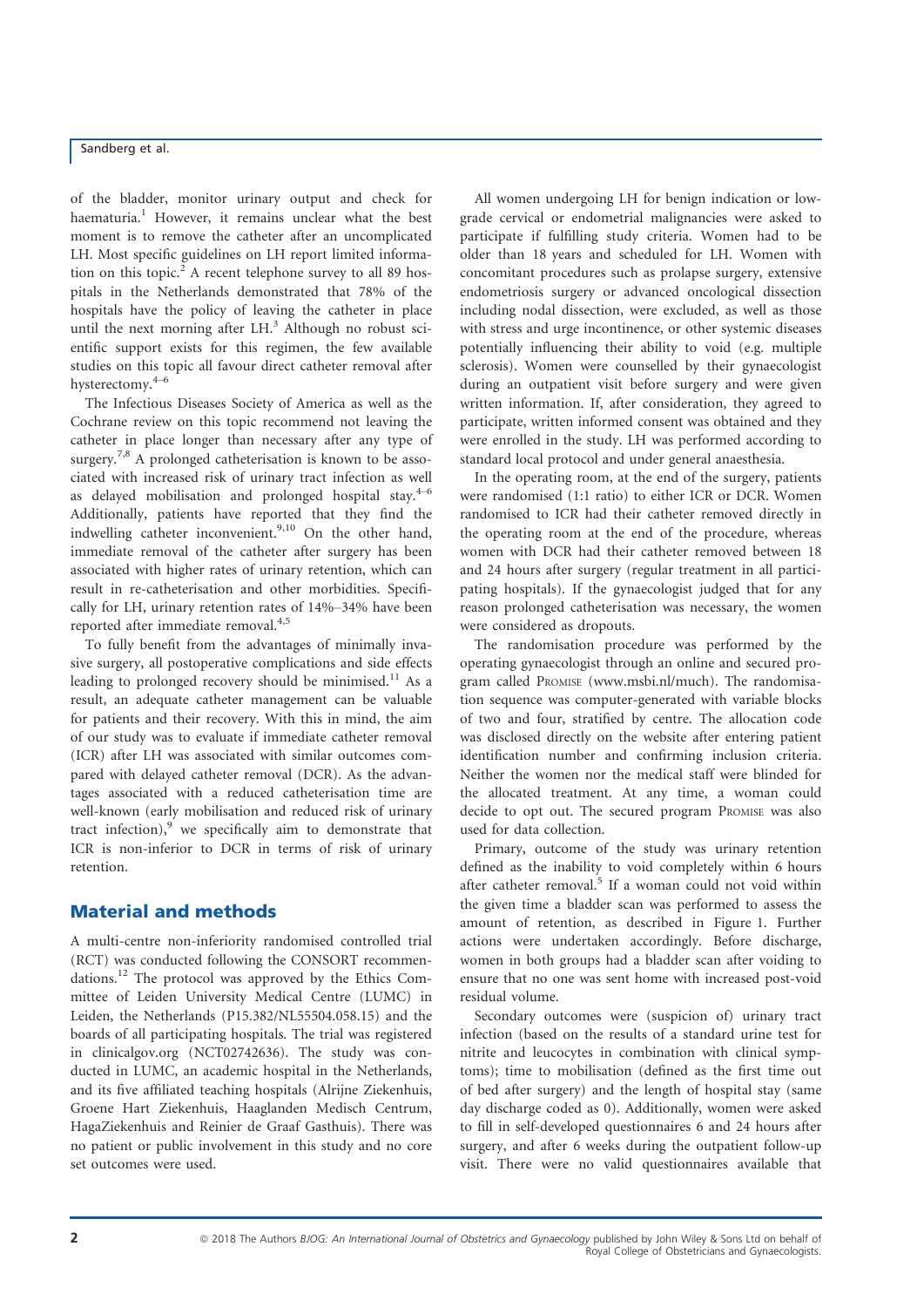Duration of catheterisation after laparoscopic hysterectomy



Figure 1. Summary of study flow chart.

<sup>&</sup>lt;sup>©</sup> 2018 The Authors BJOG: An International Journal of Obstetrics and Gynaecology published by John Wiley & Sons Ltd on behalf of 3 Royal College of Obstetricians and Gynaecologists.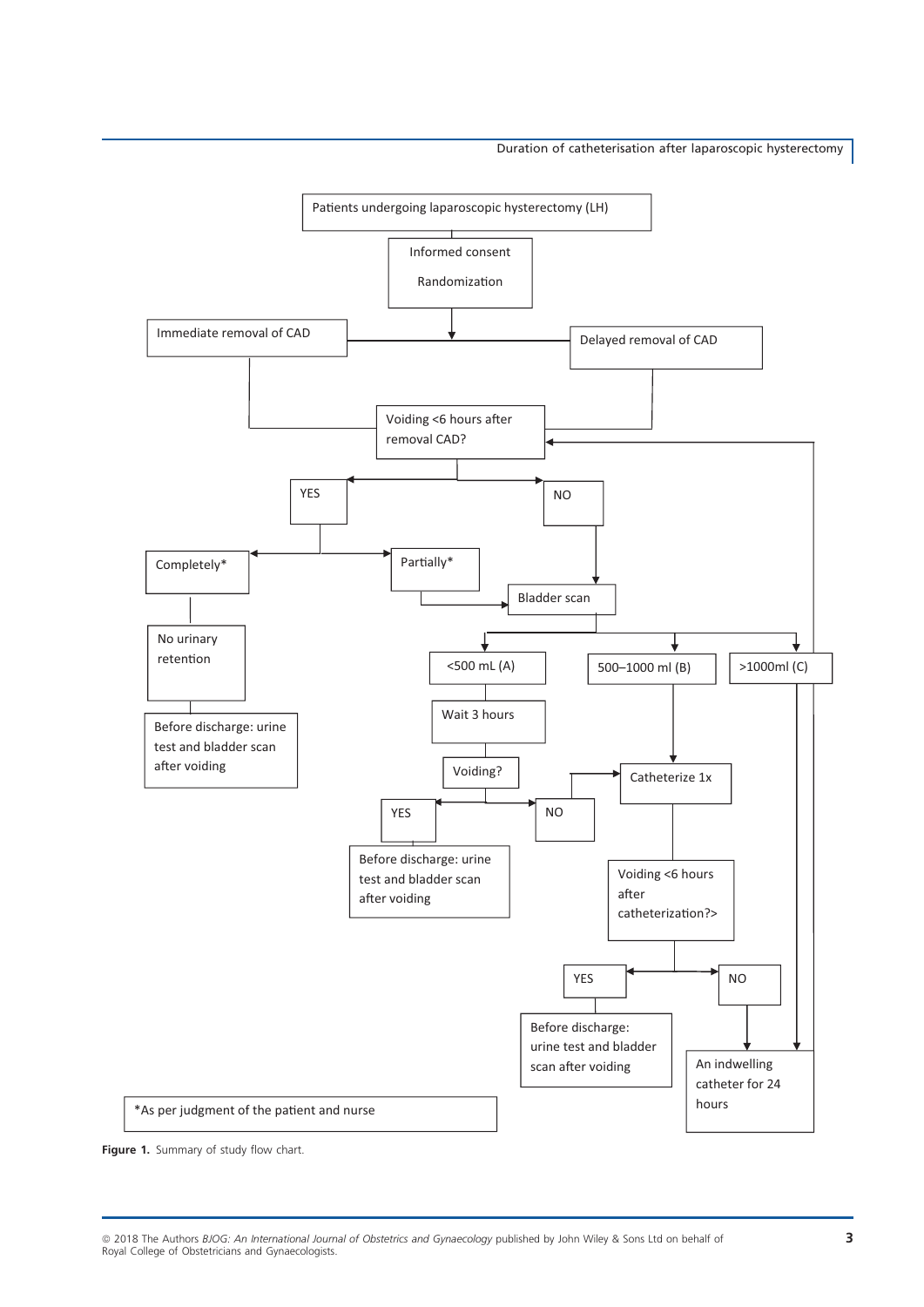covered all the topics, so our own questionnaire was developed. Questions regarding pain and discomfort of the urinary catheter were asked, as well as patient satisfaction. The visual analogue score (VAS) was used  $(0-10)$  to evaluate pain and satisfaction. Questionnaires can be found in the Supplementary material (translated from Dutch to English, Appendix S1).

Patient and surgical baseline characteristics were extracted from the medical records. Patient characteristics included age at surgery, body mass index  $(kg/m<sup>2</sup>)$ , American Society of Anesthesiologists classification, history of previous abdominal procedures and indication for hysterectomy. The type of surgery [total, supra-cervical or laparoscopic assisted vaginal hysterectomy (LAVH)] and any concomitant procedures such as adnexal surgery were also recorded. Surgical outcomes included intra-operative blood loss, operative time (skin incision to skin closure), uterine weight and complications (recorded up to 6 weeks after surgery). Complications were defined according to the internationally recognised classification of the Dutch Society of Obstetrics and Gynaecology  $(NVOG)^{13}$  and were further divided into major and minor complications.

After completion of the study, source data verification from the medical charts was performed in all hospitals by the principle investigator (EMS) and two research nurses.

#### **Statistics**

A non-inferiority study design was chosen. The rationale of this study design was that if the risk of urinary retention after ICR could be proven to be no worse than in the DCR group, we can conclude that direct catheterisation is preferable over DCR based on the known benefits of ICR (risk of urinary tract infection, time to mobilisation and length of hospital stay).

To ascertain the required group size, a power calculation was performed. We hypothesised that DCR was associated with 5% retention based on a small retrospective review of patients treated in LUMC. A non-inferiority margin of 10% was used as we considered a difference of up to 10 percentage points in favour of DCR acceptably small in exchange for the anticipated benefits of ICR (infections, time to mobilisation and hospital stay). Using a one-sided Z-test ( $\alpha$  error 0.025,  $\beta$  error 0.20), two groups of 75 women were needed to assess the non-inferiority of ICR. An additional ten women were included to intercept any unanticipated dropouts. As a result, a sample size of 160 women was planned.

Statistical analysis was performed using SPSS software (IBM SPSS Statistics for Windows, version 20.0, Chicago, IL, USA). As a result of the low event numbers observed, we calculated exact confidence intervals with the EXACTCI-DIFF package in R. For the P-value of the primary outcome, a non-inferiority test was performed with an exact method

as suggested by  $Chang.<sup>14</sup>$  Data were summarised and extreme values were verified to be correct. All statistical analyses were performed by both intention-to-treat and per-protocol approaches, as stated in the CONSORT recommendations for non-inferiority RCTs.<sup>12</sup> In the intention-to treat analysis we included randomised patients who met our inclusion and exclusion criteria according to the allotted randomisation group. In the per-protocol analysis we included for the group randomised to ICR all those women who had their catheter directly removed in the operating theatre and for the group randomised to DCR we included all women who had their catheter removed between 18 and 24 hours after surgery. To assess the noninferiority of the ICR policy, the difference between the rates of urinary retention (primary outcome) in the intervention and control groups was compared with the noninferiority margin of 10 percentage points. Accordingly, non-inferiority was met if the upper limit of the two-sided 95% confidence interval around this difference would not cross the predefined margin of 10 percentage points. In case the non-inferiority test would not be proven, we additionally looked at whether the lower limit of the confidence interval exceeded zero (i.e. superiority test).

For the other variables, we assessed normality and continuous data were presented as mean with standard deviation (SD) or as median (range) and categorical data as frequency (percentage). The secondary outcomes of the two groups were compared using the Student's t test or Mann–Whitney U test and chi-square test or Fisher's exact test as appropriate. P-value and 95% confidence interval were reported. A P-value of  $\leq 0.05$  was considered significant.

#### **Results**

Between 31 May 2016 and 22 July 2017, 162 eligible patients were included in the trial (Figure 2). Three women withdrew consent within 24 hours after surgery and four women were randomised despite the fact that the gynaecologist decided immediately at the end of the surgery that prolonged catheterisation was necessary regardless of the randomisation result. These cases were considered dropouts and were not included in any further analyses. As a result, a total of 74 women were analysed in the group with ICR and 81 women in the group with DCR. Of the women randomised to DCR, eight requested earlier catheter removal (between 2 and 12 hours after surgery) because of unbearable complaints (9.9%). Baseline characteristics and surgical outcomes of the included women are listed in Table 1 and were well balanced.

Regarding the primary outcome, ten women in the ICR group could not urinate spontaneously within 6 hours (13.5%) compared with none in the DCR group (Table 2;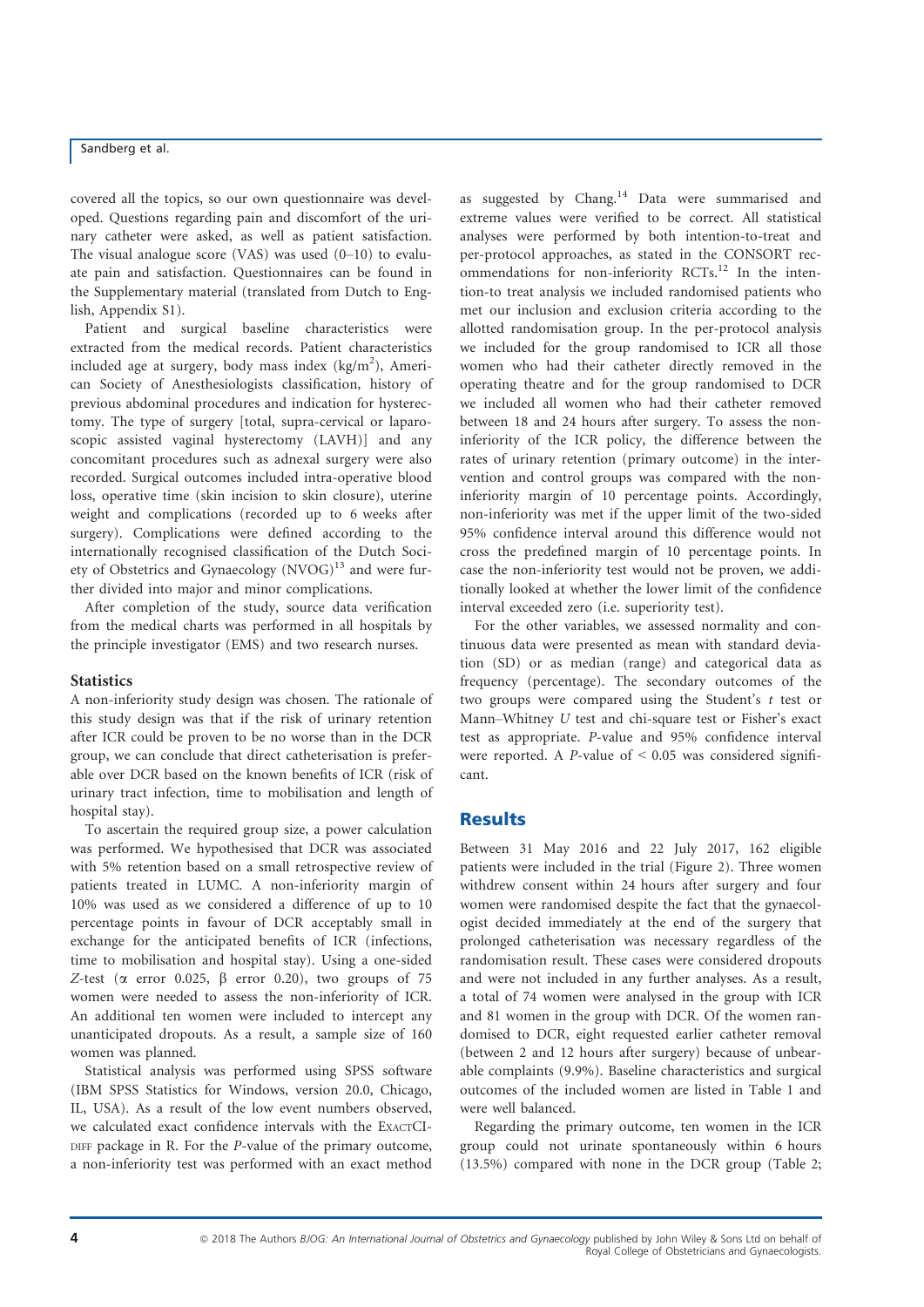Duration of catheterisation after laparoscopic hysterectomy



Figure 2. Overview of included patients.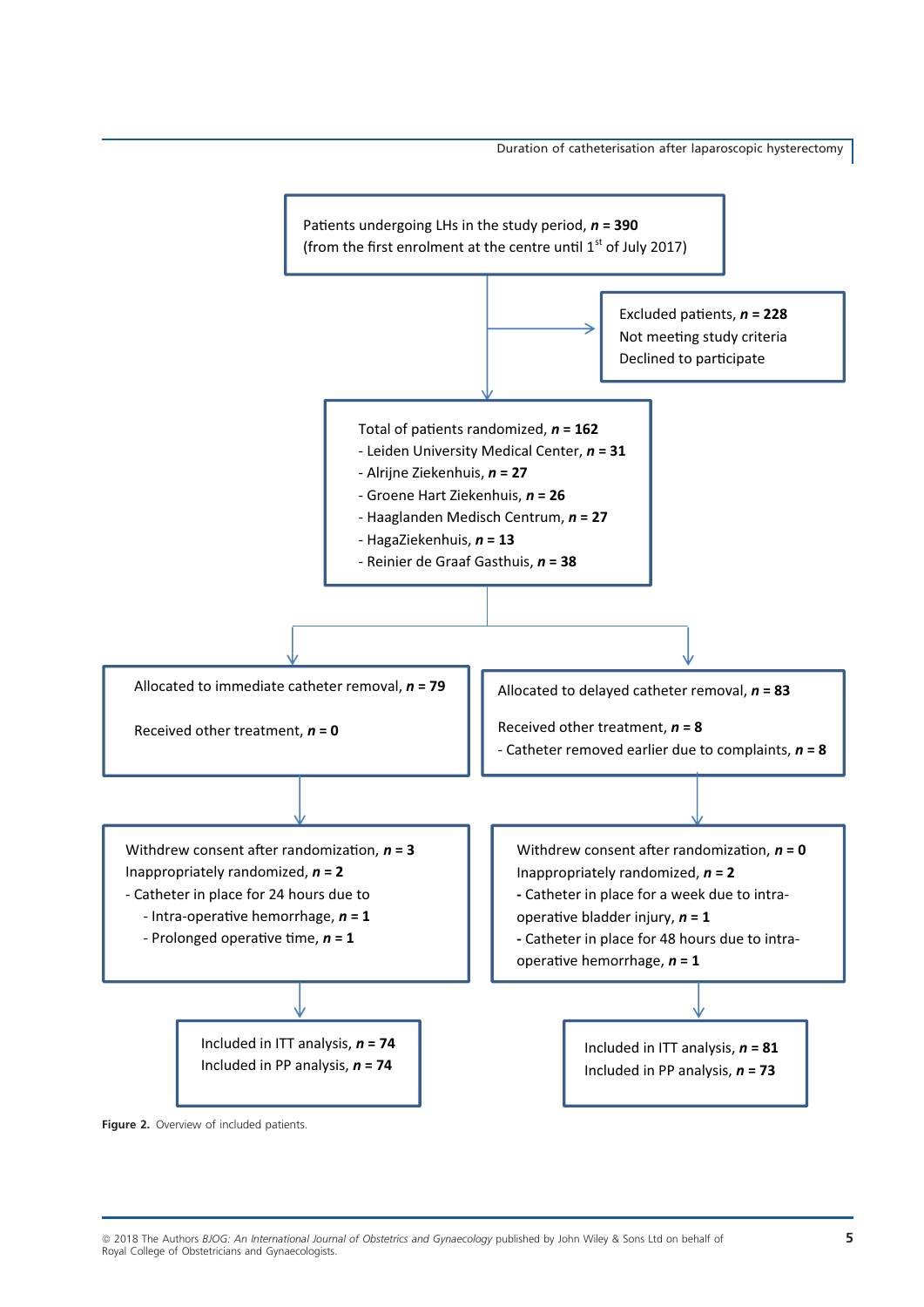Table 1. Baseline characteristics and surgical outcomes – intentionto-treat analysis

|                                             | <b>Immediate</b><br>catheter<br>removal<br>$(n = 74)$ | <b>Delayed</b><br>catheter<br>removal<br>$(n = 81)$ |
|---------------------------------------------|-------------------------------------------------------|-----------------------------------------------------|
| <b>Baseline characteristics</b>             |                                                       |                                                     |
| Age, years, mean (SD)                       | 49.3 (10.5)                                           | 51.5(11.9)                                          |
| Body mass index,                            | 26.4 (5.5)                                            | 28.5(5.6)                                           |
| kg/m <sup>2</sup> , mean (SD) ( $n = 154$ ) |                                                       |                                                     |
| ASA classification, n (%)                   |                                                       |                                                     |
| ASA I                                       | 32 (43.2)                                             | 37 (45.7)                                           |
| ASA II                                      | 40 (54.1)                                             | 43 (53.1)                                           |
| ASA III                                     | 2(2.7)                                                | 1(1.2)                                              |
| ASA IV                                      | 0                                                     | 0                                                   |
| Previous procedures, n (%)                  |                                                       |                                                     |
| Laparoscopic                                | 13 (17.6)                                             | 18 (22.2)                                           |
| Laparotomic                                 | 12(16.2)                                              | 16 (19.8)                                           |
| Indication(s) for LH, $n$ (%)*              |                                                       |                                                     |
| Heavy or irregular                          | 37 (50)                                               | 43 (53.1)                                           |
| menstrual bleeding                          |                                                       |                                                     |
| Pain                                        | 14 (18.9)                                             | 16 (19.8)                                           |
| Fibroids                                    | 21(28.4)                                              | 15(18.5)                                            |
| Malignancy                                  | 25 (33.8)                                             | 34 (42.0)                                           |
| Cervix                                      | 11                                                    | 12                                                  |
| Endometrium                                 | 14                                                    | 22                                                  |
| Other                                       | 3(4.1)                                                | 9(11.1)                                             |
| Preventive (genetics)                       | $\overline{2}$                                        | 5                                                   |
| Adenomyosis/endometriosis                   | $\overline{0}$                                        | $\overline{4}$                                      |
| Bicornuate uterus                           | $\mathbf{1}$                                          | $\overline{0}$                                      |
| Type of hysterectomy, n (%)                 |                                                       |                                                     |
| <b>TLH</b>                                  | 73 (98.6)                                             | 78 (96.3)                                           |
| LAVH                                        | 1(1.4)                                                | 3(3.7)                                              |
| <b>SLH</b><br>BSO, n (%)                    | $\overline{0}$                                        | $\overline{0}$                                      |
|                                             | 35(47.3)                                              | 38 (46.9)                                           |
| Tubectomy, n (%)<br>Uterine weight,         | 12(16.2)                                              | 12(14.8)                                            |
|                                             | 213.8 (170.7)                                         | 217.9 (227.9)                                       |
| grams, mean (SD),<br>$(n = 148)$            |                                                       |                                                     |
| <b>Surgical outcomes</b>                    |                                                       |                                                     |
| Operative time,                             | 116.0 (44.0)                                          | 105.4 (29.6)                                        |
| minutes, mean (SD)                          |                                                       |                                                     |
| Intra-operative                             | 131.8 (136.9)                                         | 108.1 (122.3)                                       |
| blood loss, ml, mean (SD)                   |                                                       |                                                     |
| Complications, n (%)                        |                                                       |                                                     |
| Major complications                         | 1(1.4)                                                | 6(7.4)                                              |
| Ureter injury                               | 1                                                     | 1                                                   |
| Bladder injury                              | 0                                                     | 0                                                   |
| Postoperative                               | $\overline{0}$                                        | 3                                                   |
| haemorrhage                                 |                                                       |                                                     |
| (re-operation)                              |                                                       |                                                     |
| Vaginal cuff abscess (drainage)             | 0                                                     | 1                                                   |
| Re-operation**                              | $\overline{0}$                                        | 1                                                   |
| Minor complications                         | 5(6.8)                                                | 10(12.3)                                            |
| Infection (wound)                           | 1                                                     | $\overline{2}$                                      |
| Fever eci (>38°C)                           | 0                                                     | 1                                                   |

| Table 1. (Continued)                                    |                                                |                                                     |
|---------------------------------------------------------|------------------------------------------------|-----------------------------------------------------|
|                                                         | Immediate<br>catheter<br>removal<br>$(n = 74)$ | <b>Delayed</b><br>catheter<br>removal<br>$(n = 81)$ |
| Haemorrhage/haematoma/<br>abscess/defect (vaginal cuff) | З                                              | 4                                                   |
| Hematoma in abdomen                                     |                                                |                                                     |
| Transient kidney failure eci                            | ∩                                              |                                                     |
| Gauze left in vagina                                    | $\cap$                                         |                                                     |

ASA, American Society of Anesthesiologists; (B)SO, (bilateral) salpingo-oophorectomy; eci, e causa ignota (of unknown origin); SLH, supracervical laparoscopic hysterectomy; TLH, total laparoscopic hysterectomy. Data are presented as mean (standard deviation) or as number (percentage). Baseline characteristics were well balanced. \*Indications: patients could have more than one indication. \*\*Re-operation due to suspicion of herniation but this was not the

case.

risk difference 13.5%, range 5.6–24.8). The intention-totreat analysis and per-protocol analysis could not demonstrate non-inferiority of ICR over DCR  $(P = 0.88$  and  $P = 0.88$ ). As the lower boundary of the confidence interval of the difference exceeded zero, ICR was associated with a significantly higher rate of urinary retention 6 hours after catheter removal.

Of the ten women with voiding dysfunction in the ICR group, seven were able to urinate spontaneously within 9 hours after catheter removal without any additional interventions, as demonstrated in the Supplementary material (Table S1). The other three women required re-catheterisation because they could not void spontaneously despite several attempts. The first patient, who had had her surgery at the end of the morning, was intermittently catheterised after the bladder scan revealed a urinary retention of 908 ml. The second patient, who had had her surgery in the beginning of the afternoon, received immediately an indwelling catheter overnight (urinary retention 550 ml). Both women urinated spontaneously after catheter removal and did not encounter any further problems. The last patient, who had been the first case in the morning, also received an indwelling catheter overnight (residual volume unknown). The next day, this catheter was removed but the patient could still not urinate spontaneously and the decision was made to discharge her with an indwelling catheter. After 7 days, the catheter was removed and she could void spontaneously. Bladder scan showed no urinary retention. Detailed information regarding the ten women with voiding dysfunction is provided in the Supplementary material (Table S1).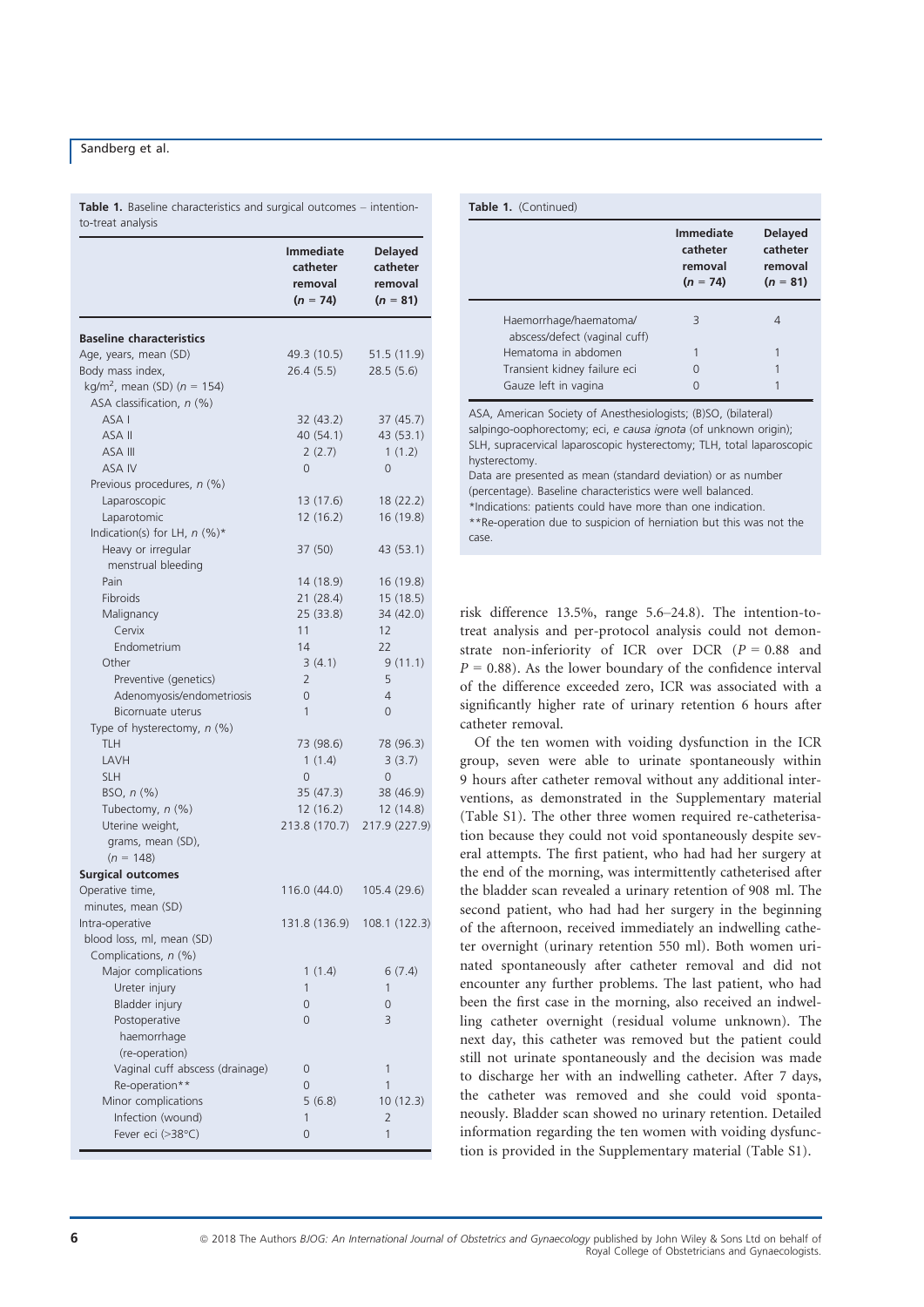#### Duration of catheterisation after laparoscopic hysterectomy

|                                                                          | <b>Immediate</b><br>catheter<br>removal<br>$(n = 74)$ | <b>Delayed</b><br>catheter<br>removal<br>$(n = 81)$ | Difference in<br>percentages<br>(95% CI) | P-value |
|--------------------------------------------------------------------------|-------------------------------------------------------|-----------------------------------------------------|------------------------------------------|---------|
| Primary outcome                                                          |                                                       |                                                     |                                          |         |
| Unable to void within 6 hours, $n$ (%), ( $n = 155$ )                    | 10(13.5)                                              | $\overline{0}$                                      | 13.5 (5.6; 24.8)                         | 0.88    |
| Additional interventions required                                        | $3*$                                                  | $\Omega$                                            |                                          |         |
| <b>Secondary outcomes</b>                                                |                                                       |                                                     |                                          |         |
| Urinary tract infection treated with antibiotics, $n$ (%)                | 3(4.1)                                                | 8(9.9)                                              | $-5.8$ ( $-15.1$ ; 3.5)                  | 0.215   |
| During hospitalisation                                                   | $\mathbf{0}$                                          | $\overline{4}$                                      |                                          |         |
| After discharge                                                          | $\overline{3}$                                        | $\overline{4}$                                      |                                          |         |
| Urine test positive for nitrite and/or leucocytes, $n$ (%), ( $n = 98$ ) | 25(48.1)                                              | 24(52.2)                                            | $-4.2$ ( $-10.9$ ; 21.1)                 | 0.840   |
| Mobilisation, hours, median (range), ( $n = 134$ )                       | $5.7(0.8-23.3)$                                       | 21.0 (1.4-29.9)                                     |                                          | < 0.001 |
| Length of hospital stay, days, median (range)                            | $1.5(0-4)$                                            | $1(1-4)$                                            |                                          | 0.954   |
| <b>Exploratory outcomes</b>                                              |                                                       |                                                     |                                          |         |
| Bladder scan at discharge, ml, mean (SD), ( $n = 116$ )                  | 46.6(70.7)                                            | 37.5(64.7)                                          | $(-15.8; 34.0)$                          | 0.471   |
| Questionnaires 6 hours after surgery ( $n = 103$ )                       |                                                       |                                                     |                                          |         |
| Overall VAS score, mean (SD)                                             | 3.2(2.0)                                              | 3.5(2.4)                                            | $(-1.2; 0.5)$                            | 0.426   |
| VAS score for the catheter, mean (SD)                                    |                                                       | 2.9(2.9)                                            |                                          |         |
| Expected discharge time according to patient, $n$ (%)                    |                                                       |                                                     |                                          | 0.621   |
| Today                                                                    | 2(4.5)                                                | 1(1.9)                                              |                                          |         |
| Tomorrow                                                                 | 14(31.8)                                              | 22(41.5)                                            |                                          |         |
| The day after tomorrow                                                   | 15(34.1)                                              | 15(28.3)                                            |                                          |         |
| Not any time soon                                                        | 2(4.5)                                                | 5(9.4)                                              |                                          |         |
| I don't know                                                             | 11(25.0)                                              | 10(18.9)                                            |                                          |         |
| Questionnaires 24 hours after surgery ( $n = 101$ )                      |                                                       |                                                     |                                          |         |
| Overall VAS score, mean (SD)                                             | 2.9(2.0)                                              | 2.8(2.3)                                            | $(-0.7; 1.0)$                            | 0.719   |
| Expected VAS score specific for the catheter                             | 4.7(2.9)                                              | 3.0(2.9)                                            | (0.6; 3.0)                               | 0.004   |
| for patients without, mean (SD)                                          |                                                       |                                                     |                                          |         |
| Questionnaires 6 weeks after surgery ( $n = 70$ )                        |                                                       |                                                     |                                          |         |
| Satisfaction with treatment, VAS score, mean (SD)                        | 8.9(0.9)                                              | 9.0(1.7)                                            | $(-0.8; 0.5)$                            | 0.709   |
| Satisfaction with hospitalisation, VAS score, mean (SD)                  | 8.5(1.5)                                              | 9.1(1.1)                                            | $(-1.2; 0.2)$                            | 0.056   |

Table 2. Primary and secondary outcomes of the trial – intention-to-treat analysis

UTI, urinary tract infection.

Data are presented as mean (standard deviation), as median (range) or as number (percentage).

\*One patient was discharged with an indwelling catheter.

For the secondary outcomes (Table 2), we observed that after ICR and DCR, respectively, three (4.1%) and eight (9.9%) women had a suspicion of urinary tract infection postoperatively requiring antibiotics. No significant difference was observed between the two groups (risk difference  $-5.8\%$ , range  $-15.1$  to 3.5,  $P = 0.215$ ). In the ICR group, all three women were treated with antibiotics approximately 2 weeks after surgery. In the DCR group, four women were treated with antibiotics after discharge while four women were treated directly 1 or 2 days after surgery. No significant difference was observed between the two groups for the results of the urine test (risk difference  $-4.2$ , range  $-10.9$  to 21.3,  $P = 0.840$  or the post-voiding residual at discharge [46.6 (SD 70.7) ml versus 37.5 (SD 64.7) ml,  $P = 0.471$ . Patients in the ICR group mobilised significantly earlier than the group with DCR [median of

5.7 hours (range 0.8–23.3) versus 21 (range 1.4–29.9),  $P \leq 0.001$ . The length of hospital stay did not differ between the two groups [1.5 (range 0–4) versus 2 (range  $1-4$ ,  $P = 0.954$ .

No clinically relevant differences were observed for the overall pain VAS between the two groups 6 and 24 hours after LH (Table 2). The group with an indwelling catheter in place reported 6 hours after surgery a VAS specific for the indwelling catheter of 2.9 (2.9). No significant difference was observed regarding the number of days a woman expected to stay in the hospital when asked 6 hours after surgery  $(P = 0.621)$ . Twenty-4 hours after surgery, the women without a catheter were asked to assess the expected pain score for the catheter as if they still had one. Women in the ICR group reported a significantly higher expected VAS than the DCR group with a catheter still in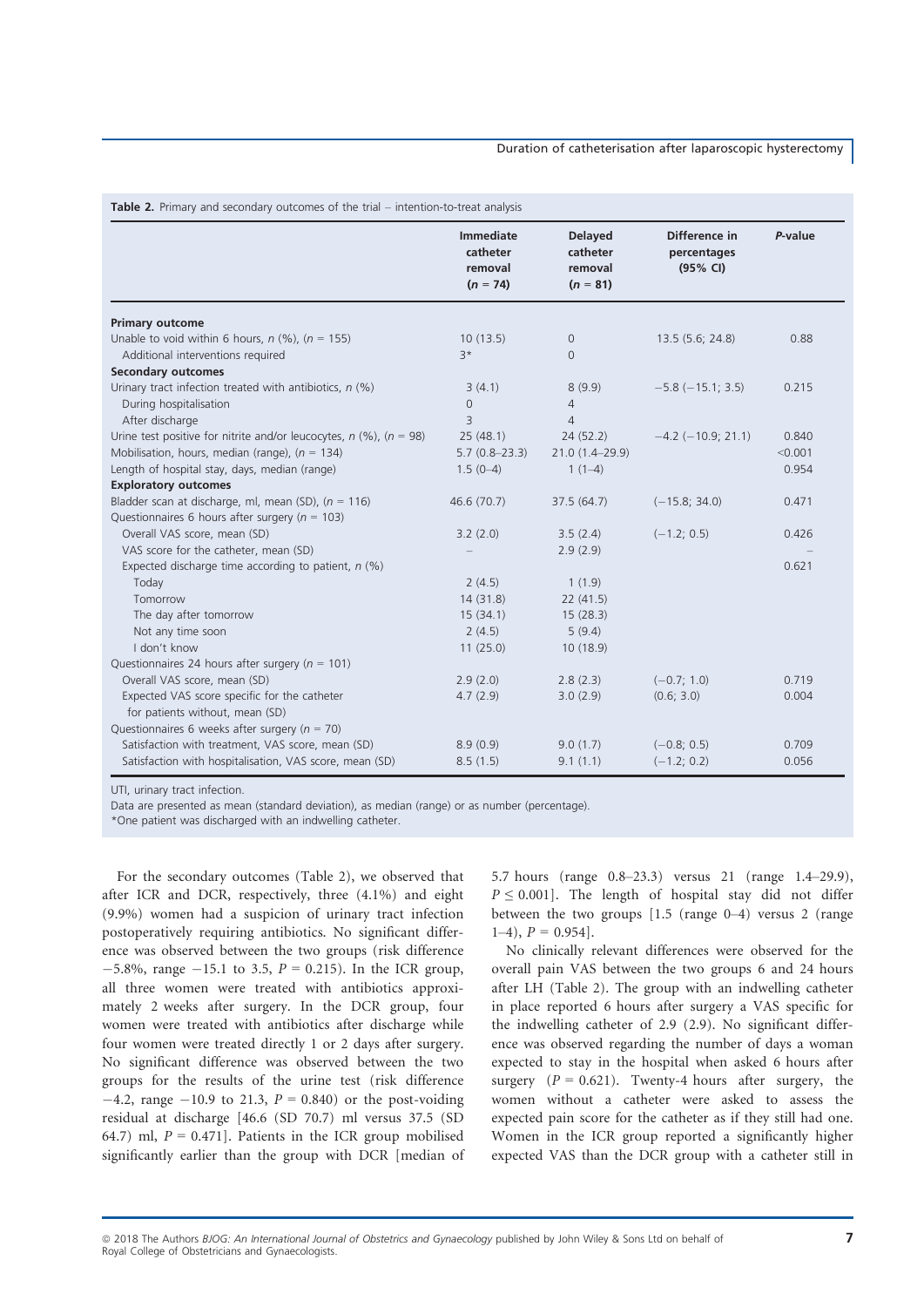place [4.7 (SD 2.9) versus 3.0 (SD 2.9),  $P = 0.004$ , 95% CI 0.6–3.00]. Six weeks after surgery, no clinically relevant differences were seen with respect to satisfaction of the procedure and satisfaction of the hospitalisation ( $P = 0.709$ ;  $P = 0.056$ .

The results of the per-protocol analysis are available in the Supplementary material (Table S2 and Table S3). The eight women who had been randomised to DCR but requested earlier catheter removal were excluded. No relevant differences were observed compared with the intention-to-treat analysis.

## **Discussion**

#### Main finding

In the present RCT, comparing 74 women with ICR after LH with 81 women with DCR, ten women, all allocated to the ICR group, could not void within 6 hours (13.5%). However, seven of these women could void spontaneously within 9 hours after catheter removal without additional intervention. Regarding the secondary outcomes, eight women from the delayed group requested earlier catheter removal because of complaints (9.9%). Three women with ICR (4.1%) had a urinary tract infection postoperatively versus eight women with DCR (9.9%). Women with ICR mobilised significantly earlier [5.7 hours (range 0.8–23.3) versus 21.0 (range 1.4–29.9),  $P \le 0.001$ ]. No significant difference was observed for hospital stay, postoperative pain or patient satisfaction.

#### Strength and limitations

Limitations of our study were that neither patients nor caregivers were blinded to the catheter policy, which could result in biased reporting outcomes. This could be particularly the case for outcomes related to patients, as psychological factors might be of influence.<sup>15</sup> Yet, for this topic, a double-blinded study would not have been possible. Strengths of the study include its randomised controlled design and the inclusion of a large population of women undergoing LH. To our knowledge, no other RCT specific for LH has been conducted. Furthermore, the trial was performed in six different hospitals, which adds to the generalisability of the outcomes.

#### Interpretation

Although the majority of the hospitals in the Netherlands leave the urinary catheter in place until the next day after LH, the scientific support for this management is absent. Indeed, the few available studies on this topic all favour immediate removal after different types of hysterectomy.4,6,16 The potential drawback of immediate catheter removal is the increased risk of urinary retention, which has been reported to be up to  $34\%$  after LAVH.<sup>4</sup> The

retention rate in our study was in line with a prospective cohort study that demonstrated a retention rate of 14% after analysing 140 women undergoing LH with ICR. $5$  Nevertheless, our study did not meet the predefined margin of non-inferiority. Yet, of the ten women with voiding dysfunctions, only three required re-catheterisation. The other seven voided spontaneously within 9 hours without additional interventions. It is therefore debatable if all voiding difficulties were clinically relevant and should be actually classified as urinary retention. In literature, several definitions are in use to define 'urinary retention'. If considering only those women requiring re-catheterisation, the urinary retention rate for the ICR group would be 4.1% in our study, Yet, also with this definition, the outcome would not meet the non-inferiority margin (risk difference 4.1, range  $-1.7$  to 12.3). As a result, in the future, it would be interesting to study the risk of urinary retention when removing the catheter a couple of hours after surgery.

In the context of same-day discharge after LH, it is important to take into consideration that a proportion of women with ICR voided with delay. Indeed, a recent systematic review demonstrated that a reduced time before voiding after catheter removal was directly associated with a successful same-day discharge.<sup>17</sup> For instance, it might be too late to discharge patients on the same-day if they can only void between 6 and 9 hours after surgery. A study demonstrated that it was difficult to predict preoperatively who is at risk of voiding dysfunction.<sup>18</sup> Although our study was not designed to study the risk factors associated with urinary retention, we observed that women who were confronted with voiding difficulties had significantly more intra-operative blood loss. Numbers did not allow us to determine a cut-off.

Another aspect to consider when determining the optimal moment to remove the catheter is the risk of urinary tract infections. Studies have shown that the overall risk of urinary tract infection with an indwelling catheter is 3%– 7% per day of catheterisation.7,19 Similarly to the RCT of Liang et al. $4$  reporting on voiding outcomes of 150 women undergoing LAVH, we did not observe a statistically significant difference in the risk for urinary tract infections up to 6 weeks after surgery. However, it was interesting to observe that already during the short time of admission, four women from the DCR group were diagnosed and treated for urinary tract infections (4.9%) compared with none in the ICR group. It is important to realise that healthcare givers were not blinded to the use of a catheter and therefore there was a bias toward the concern for dysuria in women because DCR cannot be excluded.

Direct catheter removal has also been associated with early mobilisation after surgery.<sup>6,16</sup> This was also observed in our study; women with ICR mobilised significantly earlier compared with women with DCR, with a difference in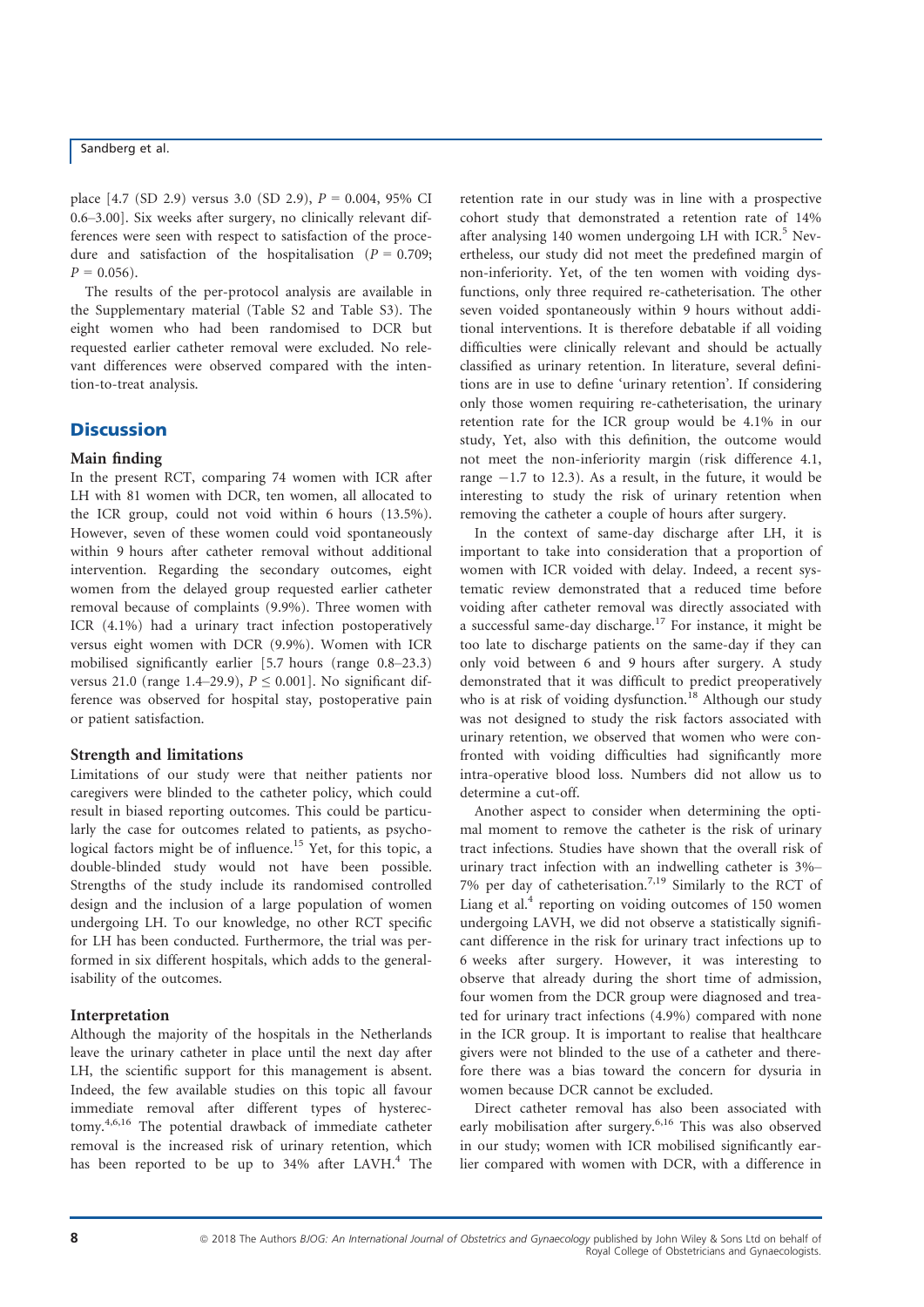medians of 15 hours. Patients with ICR are forced to get out of bed to void, which is a positive side effect of this regimen because early mobilisation has been associated with quicker recovery and decreased morbidity.<sup>11</sup> In theory, patients with an indwelling catheter in place could also start mobilising, but they often have no incentive to do so. Despite the faster mobilisation, ICR did not, in our study, result in earlier hospital discharge. This is in contrast with previously published studies and might be related to the fact that in all hospitals that participated in this study, it is currently standard care to discharge patients 1 day after  $LH<sup>6</sup>$ 

Finally, it is relevant to assess patient's wellbeing on catheter removal. Studies have reported that patients experience more urethral or vesical pain with prolonged catheterisation. $9 \text{ In our study, eight women } (9.6\%)$  from the DCR group requested catheter removal a few hours after surgery because of unbearable discomfort, which is from a patient's perspective an important finding against prolonged catheterisation. On the other hand, women who had a catheter in place until the next morning reported on average a low VAS specific for the catheter (2.9, SD 2.9). In addition, the overall pain scores were not clinically different for the group without catheter. It seems therefore that the degree of discomfort varies according to the individual.

Compared with open surgery, LH has been associated with many well-known advantages such as quicker hospital discharge and faster recovery.<sup>20</sup> Although catheter management is probably not the main priority of a surgeon, the consequences of a suboptimal regimen may undo the benefits associated with the minimally invasive approach. The consequences of a poor catheterisation policy might significantly impact patient's postoperative recovery as well as lead to increased hospital costs, aspects that are increasingly being considered in our era of Value-Based Health Care.

# Conclusion

In conclusion, the non-inferiority of immediate catheter removal could not be demonstrated in terms of urinary retention 6 hours after procedure. However, 70% of the women with voiding difficulties in the ICR group could void spontaneously within 9 hours after LH without further interventions. It is therefore questionable if all observed urinary retention cases were clinically relevant. ICR was also associated with faster mobilisation and, although not significant, with lower rates of treatment for urinary tract infections (4.1% versus 9.9%). Furthermore, 9.9% of the women from the DCR group requested earlier removal because of discomfort. As a result, the clinical advantages of immediate removal may still outweigh the risk of bladder retention and should be considered after uncomplicated LH.

#### Disclosure of interests

EM Sandberg reports receiving a research grant from Bronovo Hospital Fund (The Hague, the Netherlands). The funding source had no involvement during the conduction of the research and/or preparation of the article. The other authors report no conflict of interest. Completed disclosure of interest forms are available to view online as supporting information.

#### Contribution to authorship

ES and ARHT were responsible for the acquisition, analysis and interpretation of data, as well as the drafting and finalisation of the manuscript. CvM, HSK, KG, WK, HTCN, LCFH and KK were responsible for the randomisation of the patients in their hospital, the acquisition of data as well as the finalisation of the manuscript. NvG contributed to the statistical analysis and interpretation of the data as well as the finalisation of the manuscript. FWJ was responsible for the conception of the study and contributed to the acquisition and interpretation of data and the finalisation of the manuscript. All authors take responsibility for this study and its findings.

#### Details of ethics approval

The protocol was approved by the Ethics Committee of Leiden University Medical Centre (LUMC) in Leiden, the Netherlands on 6 April 2016; reference number P15.382/ NL55504.058.15. The trial was registered in clinicalgov.org (NCT02742636).

#### Funding

None.

#### Acknowledgements

We thank Dorien Berends-van der Meer, Ada van der Ster, Gerlies van den Heuvel and Thekla Jansen-Werkhoven for their help during the conduct of the study.

# Supporting Information

Additional supporting information may be found online in the Supporting Information section at the end of the article.

Table S1. Detailed overview of the women with voiding dysfunction compared with women without from the immediate catheter removal group.

Table S2. Baseline characteristics and surgical outcomes – per-protocol analysis.

Table S3. Primary and secondary outcomes of the trial – per-protocol analysis.

Appendix S1. Questionnaire.